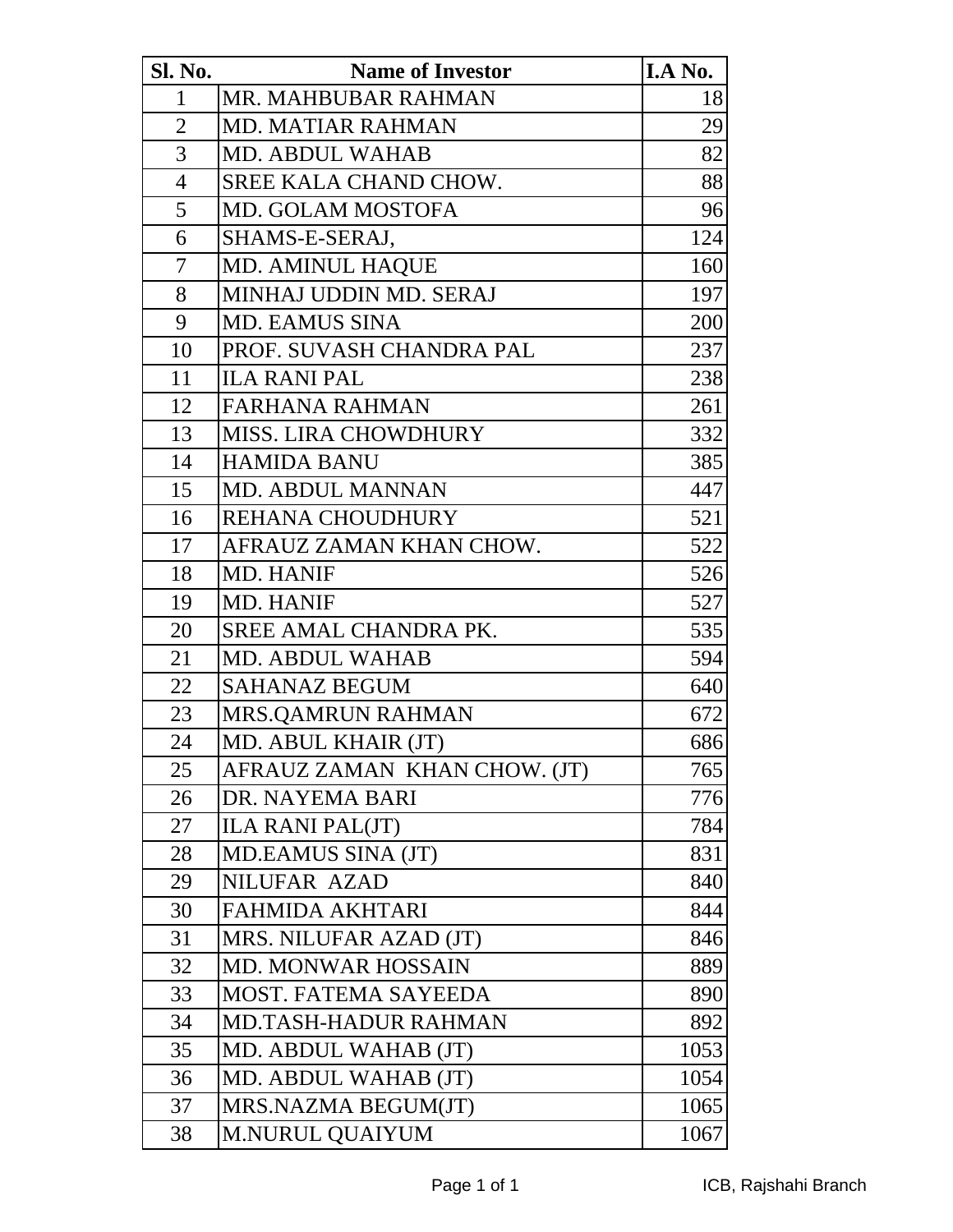| Sl. No. | <b>Name of Investor</b>            | I.A No. |
|---------|------------------------------------|---------|
| 39      | <b>SHAMSUN NAHAR</b>               | 1095    |
| 40      | <b>SK. MESBAH UDDIN AHMED</b>      | 1101    |
| 41      | <b>MRS. SELINA BEGUM</b>           | 1102    |
| 42      | <b>MISFICA RAHIMA</b>              | 1220    |
| 43      | <b>MRS.HALIMA SIDDIQUE</b>         | 1229    |
| 44      | CAPT.MD.FAZLUR RASHID MRIDHA       | 1230    |
| 45      | <b>JINNAT JAHAN</b>                | 1304    |
| 46      | <b>JINNAT JAHAN (JT)</b>           | 1305    |
| 47      | <b>JINNAT JAHAN(JT)</b>            | 1309    |
| 48      | <b>HOSNE ERTEZA (JT)</b>           | 1325    |
| 49      | <b>SALEHA BEGUM</b>                | 1357    |
| 50      | <b>MD. MAHBUB HOSSAIN</b>          | 1359    |
| 51      | <b>ARUNA SARKER</b>                | 1395    |
| 52      | ATA ELAHI MOHD. ABDULLAH(JT)       | 1407    |
| 53      | <b>KHAIR RASHID REZA</b>           | 1450    |
| 54      | <b>MD. FAZLUL HAQUE</b>            | 1465    |
| 55      | <b>NARGIS SULTANA</b>              | 1517    |
| 56      | <b>M.SAFIQUL ISLAM</b>             | 1534    |
| 57      | MRS.MONWARA ISLAM (JT)             | 1571    |
| 58      | MD.REZAUL ISLAM(JT)                | 1572    |
| 59      | <b>SARWAR ZAMAN</b>                | 1666    |
| 60      | <b>BEGUM GOL AFROSE</b>            | 1683    |
| 61      | <b>MOST. HALIMA AKHTER</b>         | 1721    |
| 62      | <b>MD.TOFAZZAL HOSAIN TARAPDER</b> | 1738    |
| 63      | <b>ZAKIA TOROFDER</b>              | 1770    |
| 64      | DR.T. H. TAROPDER (JT)             | 1827    |
| 65      | A.H.M .GOLAM SAKLAIN (JT)          | 1859    |
| 66      | DEWAN IQBAL-UN-NABI                | 1931    |
| 67      | SAWDAGAR MAHFUZUR RAHMAN           | 1947    |
| 68      | <b>MD.FARID AHMED</b>              | 1961    |
| 69      | <b>MD.MOINUDDIN</b>                | 1962    |
| 70      | MD.FARID AHMED(JT)                 | 1963    |
| 71      | <b>MD. ZAHANGIR ALI</b>            | 2011    |
| 72      | <b>MD.NURUZZAMAN</b>               | 2016    |
| 73      | SAWKAT ALI (JT)                    | 2043    |
| 74      | <b>MRS.SALMA KAIYUM</b>            | 2076    |
| 75      | <b>MD.MOBARAK ALI KHAN</b>         | 2088    |
| 76      | SREE PARIMAL KUMAR SAHA (JT)       | 2114    |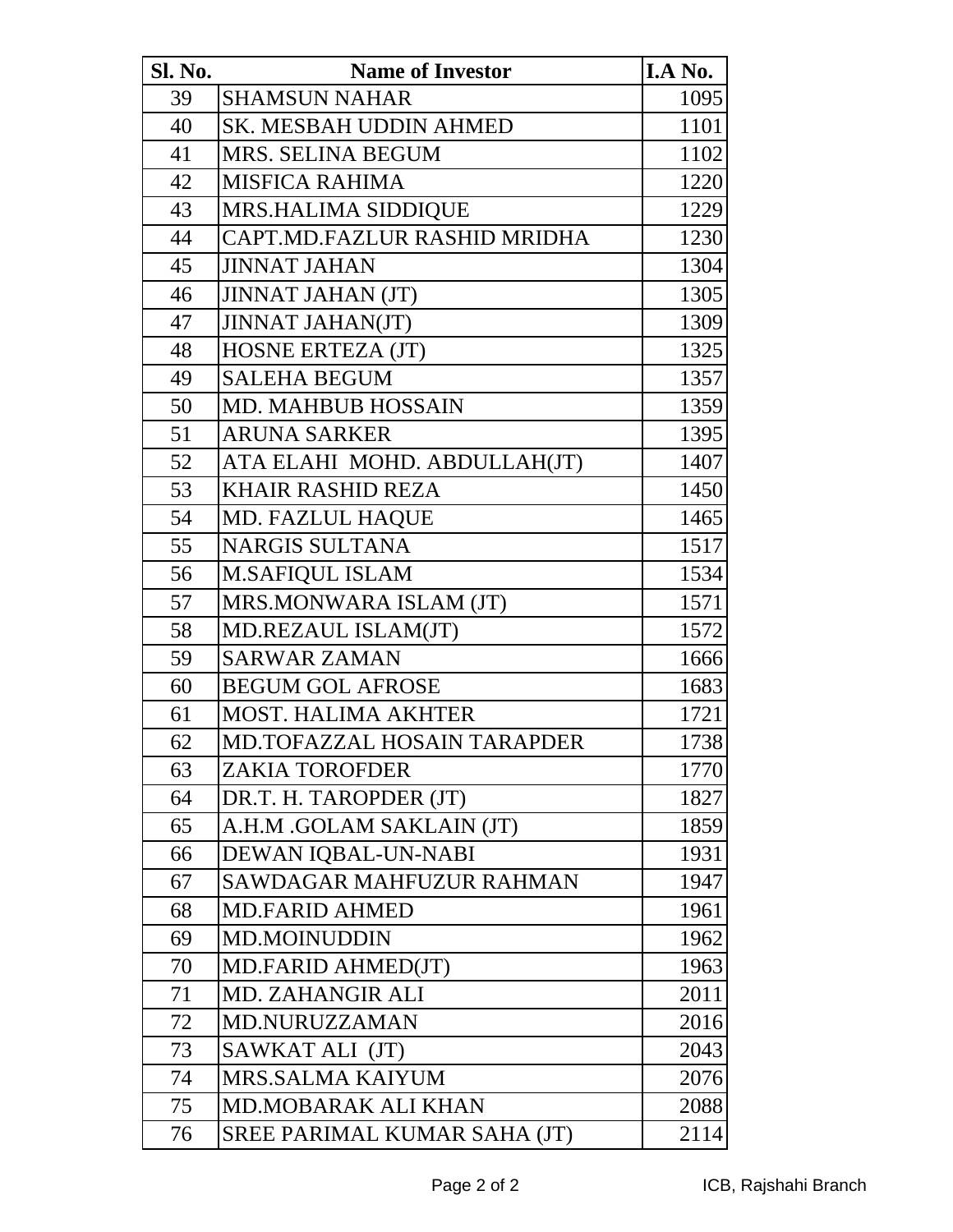| <b>Sl. No.</b> | <b>Name of Investor</b>       | I.A No. |
|----------------|-------------------------------|---------|
| 77             | MD. ABDUL BARI MIAH           | 2144    |
| 78             | <b>SARKER SHARIFUL ISLAM</b>  | 2168    |
| 79             | <b>AMAL KUMER</b>             | 2186    |
| 80             | <b>ASMA MUNIRA ISLAM</b>      | 2314    |
| 81             | <b>ZAHAN RAHMAN</b>           | 2339    |
| 82             | <b>NUR MAHAL</b>              | 2349    |
| 83             | <b>SAYEEDA KHANAM</b>         | 2350    |
| 84             | <b>MRS. NARGIS RAHMAN</b>     | 2430    |
| 85             | ROKEYA BEGUM                  | 2570    |
| 86             | DR. MIRZA WAZED HOSSAIN       | 2603    |
| 87             | DR.MIRZA WAZED HOSSAIN(JT)    | 2629    |
| 88             | KAZI MASUDUR RAHMAN CHOW.     | 2650    |
| 89             | <b>ZULFIKER ALI HAYDER</b>    | 2652    |
| 90             | <b>SAINUDDIN AHMED</b>        | 2749    |
| 91             | SAIN UDDIN AHMED (JT)         | 2751    |
| 92             | MRS.NASIMA SULTANA            | 2773    |
| 93             | <b>TAHMINA RAHMAN</b>         | 2778    |
| 94             | <b>AMULLAH KUMER ROY</b>      | 2859    |
| 95             | <b>MD. ABDUL HAI</b>          | 2908    |
| 96             | <b>MD. ABDUL BARI</b>         | 2949    |
| 97             | MD. ABDUL BARI (JT)           | 2951    |
| 98             | COL. KAZI TAZUL ISLAM(JT)     | 2959    |
| 99             | <b>COL.KAZI TAZUL ISLAM</b>   | 2960    |
| 100            | <b>NAZMA HAQUE</b>            | 3042    |
| 101            | <b>MD. ZAMIR UDDIN MONDAL</b> | 3262    |
| 102            | MD. LUTFAR RAHMAN(JT)         | 3282    |
| 103            | <b>MD. ABU SALEK</b>          | 3294    |
| 104            | MD. MOZHARUL HAQUE            | 3328    |
| 105            | MOST. ROWNAK ARA AHMED MITU   | 3335    |
| 106            | A.T.M. HAFIZUL ISLAM          | 3377    |
| 107            | A.T.M. HABIBUL ISLAM          | 3380    |
| 108            | <b>NITIS SAHA</b>             | 3381    |
| 109            | MD. GOLAM MOSTAFA             | 3382    |
| 110            | DR. MOHAMMAD ABDUS SATTAR     | 3506    |
| 111            | MD. ABDUL KARIM (JT)          | 3518    |
| 112            | MD. NURUL HAQUE (JT)          | 3521    |
| 113            | <b>FERDOUS ARA BEGUM</b>      | 3529    |
| 114            | MR. AFTAB UDDIN AHMED         | 3581    |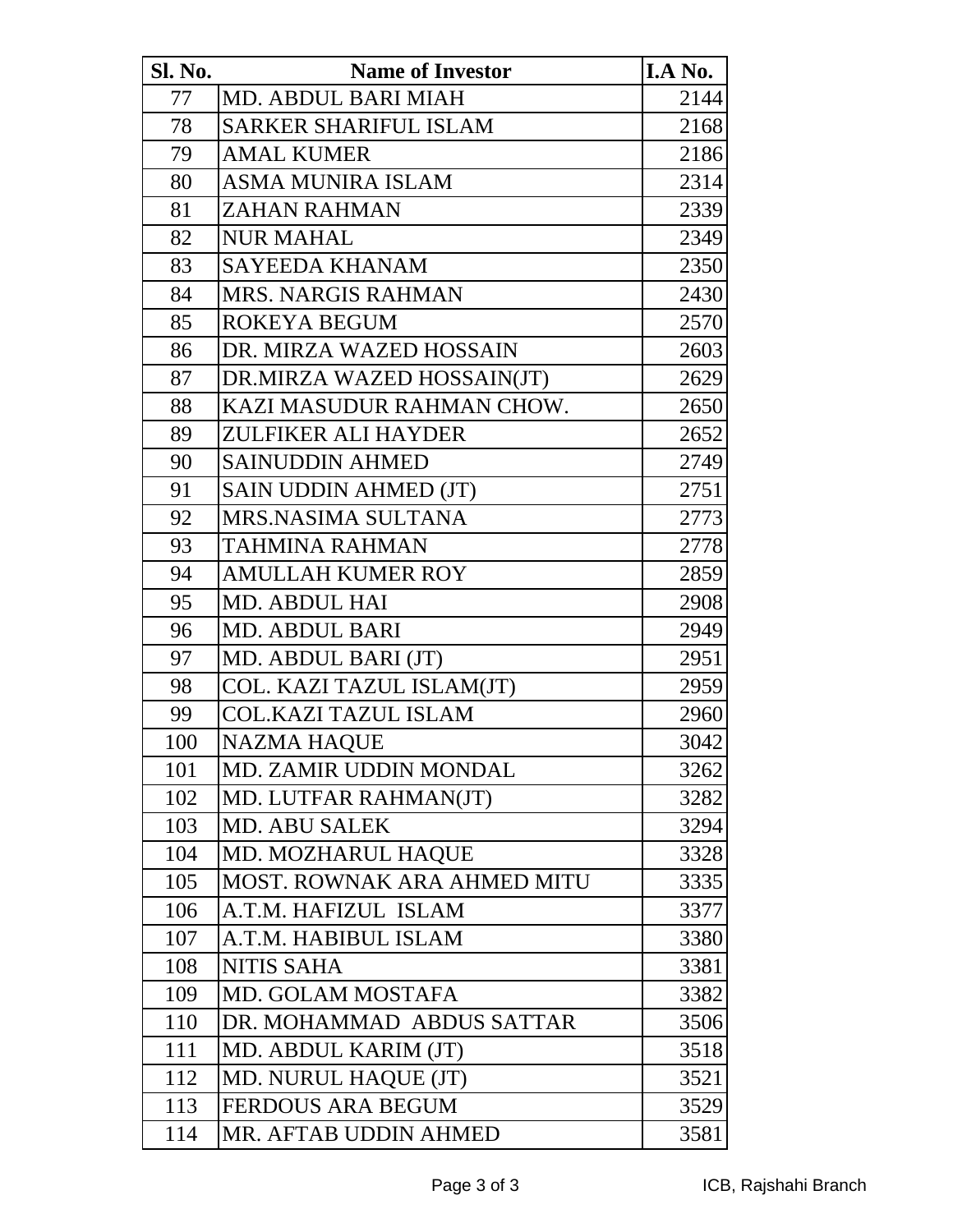| <b>Sl. No.</b> | <b>Name of Investor</b>        | I.A No. |
|----------------|--------------------------------|---------|
| 115            | <b>HAMID ISLAM</b>             | 3588    |
| 116            | <b>DEBO BRATHO PAL</b>         | 3633    |
| 117            | <b>SRISTI BRATA PAL</b>        | 3634    |
| 118            | DEB BRATA PAL(JT)              | 3635    |
| 119            | CAPT.A.K.M. SADAT HOSSAIN CHOW | 3649    |
| 120            | <b>MD.MONSUR ALI</b>           | 3676    |
| 121            | <b>MD. JALAL UDDIN</b>         | 3729    |
| 122            | <b>ABDUL JALIL</b>             | 3732    |
| 123            | <b>LAVLI AKHTER</b>            | 3737    |
| 124            | <b>DIPAK KUMER SAHA</b>        | 3801    |
| 125            | <b>SREE SAMAR KUMER GHOSE</b>  | 3802    |
| 126            | <b>SREE BIJON KUMER DAS</b>    | 3803    |
| 127            | <b>MD. RAIHAN</b>              | 3847    |
| 128            | <b>ARIF IFTEKHAR ASHIS</b>     | 3849    |
| 129            | PERVIN SHIRIN                  | 3899    |
| 130            | <b>JABUN NESSA MANNAN</b>      | 3901    |
| 131            | <b>SHAMIM BULBUL</b>           | 3931    |
| 132            | MR. PRODIP KUMAR CHOWDHURY(JT) | 3981    |
| 133            | <b>UMA CHOWDHURY</b>           | 3983    |
| 134            | MR. MD. ROBIUL ISLAM SIDDIQI   | 3991    |
| 135            | MR. MD. TAHIR MIA              | 4063    |
| 136            | MR. MD. ABU TAHIR (JT)         | 4074    |
| 137            | KHURSHID JAHAN MAFRUHA         | 4091    |
| 138            | MR. MD. GOLAM ROBBANI          | 4133    |
| 139            | MD. ASRAFUL LATIF KIBRIA       | 4178    |
| 140            | MRS. SHAHANAZ BEGUM            | 4188    |
| 141            | MR. MD. ABDUL MANNAN KHAN      | 4263    |
| 142            | MR. MD. HAFIZ UDDIN            | 4278    |
| 143            | A,B.M. ARIFUZZAMAN             | 4295    |
| 144            | MD. ANWARUZZAMAN (JT)          | 4296    |
| 145            | MRS. UMMATUN ARA (JT)          | 4297    |
| 146            | ZWRINA SULTANA BULU            | 4305    |
| 147            | DR. MD. AMIRUZAMAN (JT)        | 4316    |
| 148            | <b>M. HABIB AKHTER</b>         | 4317    |
| 149            | MIRZA YOUSUP BEG (JT)          | 4332    |
| 150            | <b>MIRZA BORHAN BEG</b>        | 4333    |
| 151            | <b>WAHIDA SHARMIN</b>          | 4389    |
| 152            | <b>AYESHA BEGUM (JT)</b>       | 4397    |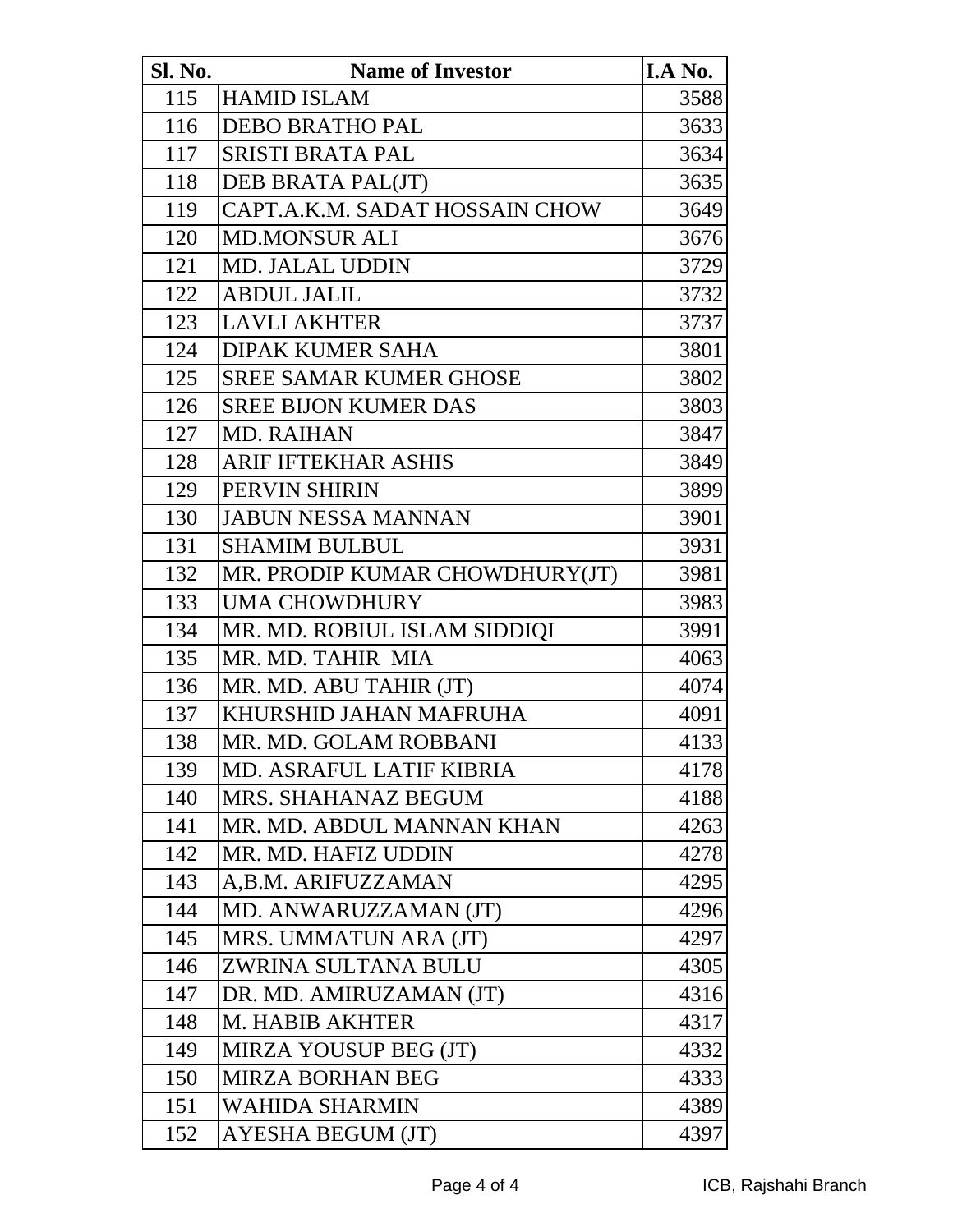| <b>Sl. No.</b> | <b>Name of Investor</b>     | I.A No. |
|----------------|-----------------------------|---------|
| 153            | <b>ESRAT ZAHAN</b>          | 4412    |
| 154            | <b>MD. SHAFIQUR RAHMAN</b>  | 4414    |
| 155            | <b>MOST. KAMRUN NAHAR</b>   | 4418    |
| 156            | <b>ZANNATUL FERDUS</b>      | 4430    |
| 157            | <b>NAZMUN NAHAR</b>         | 4442    |
| 158            | SHAHID GOLAM KIBRIA (JT)    | 4447    |
| 159            | <b>JEBUN NAHAR</b>          | 4450    |
| 160            | <b>SHABERA ZULMUN NAHAR</b> | 4451    |
| 161            | A.K.M. ENAMUL HAQUE         | 4459    |
| 162            | MD. SHAMSUL ALAM            | 4460    |
| 163            | <b>MD. RAWSAN ALI</b>       | 4461    |
| 164            | <b>MD. AKBAR ALI</b>        | 4462    |
| 165            | <b>MD. GOLAM SARWAR</b>     | 4470    |
| 166            | <b>KARTIK CHANDRA PAUL</b>  | 4520    |
| 167            | <b>ZANNATUL FERDUS (JT)</b> | 4526    |
| 168            | <b>WAHIDUR RAHMAN(JT)</b>   | 4552    |
| 169            | <b>MRS. SALMA AKHTER</b>    | 4553    |
| 170            | <b>D M. OZAIR HOSSAIN</b>   | 4611    |
| 171            | <b>MRS. NASIM ARA BEGUM</b> | 4615    |
| 172            | <b>MD. HASAN IMAM</b>       | 4616    |
| 173            | <b>MD. GOLAM KIBRIA</b>     | 4617    |
| 174            | MISS. NAZMA SULTANA         | 4633    |
| 175            | MR. SUZAUDDIN AHMED         | 4663    |
| 176            | <b>HASINA MOMTAZ</b>        | 4681    |
| 177            | <b>FIRUZA RAHMAN</b>        | 4684    |
| 178            | MD. BELLAL HOSSAIN (JT)     | 4693    |
| 179            | MD. MAHBUM-A-ALAM           | 4702    |
| 180            | MD. AMINUL ISLAM            | 4704    |
| 181            | <b>MD. ALAMGIR SARKAR</b>   | 4724    |
| 182            | <b>SELINA BANU</b>          | 4747    |
| 183            | ZULFIKAR AHMED (JT)         | 4748    |
| 184            | <b>AKHTARI ZAMAN</b>        | 4761    |
| 185            | <b>NASIMUZAMAN</b>          | 4762    |
| 186            | <b>MD. ALIM UDDIN</b>       | 4764    |
| 187            | <b>MRS. REZINA ANAM</b>     | 4774    |
| 188            | MD. SHAFIQUR RAHMAN (JT)    | 4776    |
| 189            | MD. FAZLUL KARIM (JT)       | 4777    |
| 190            | <b>MOST. SAKILA BEGUM</b>   | 4779    |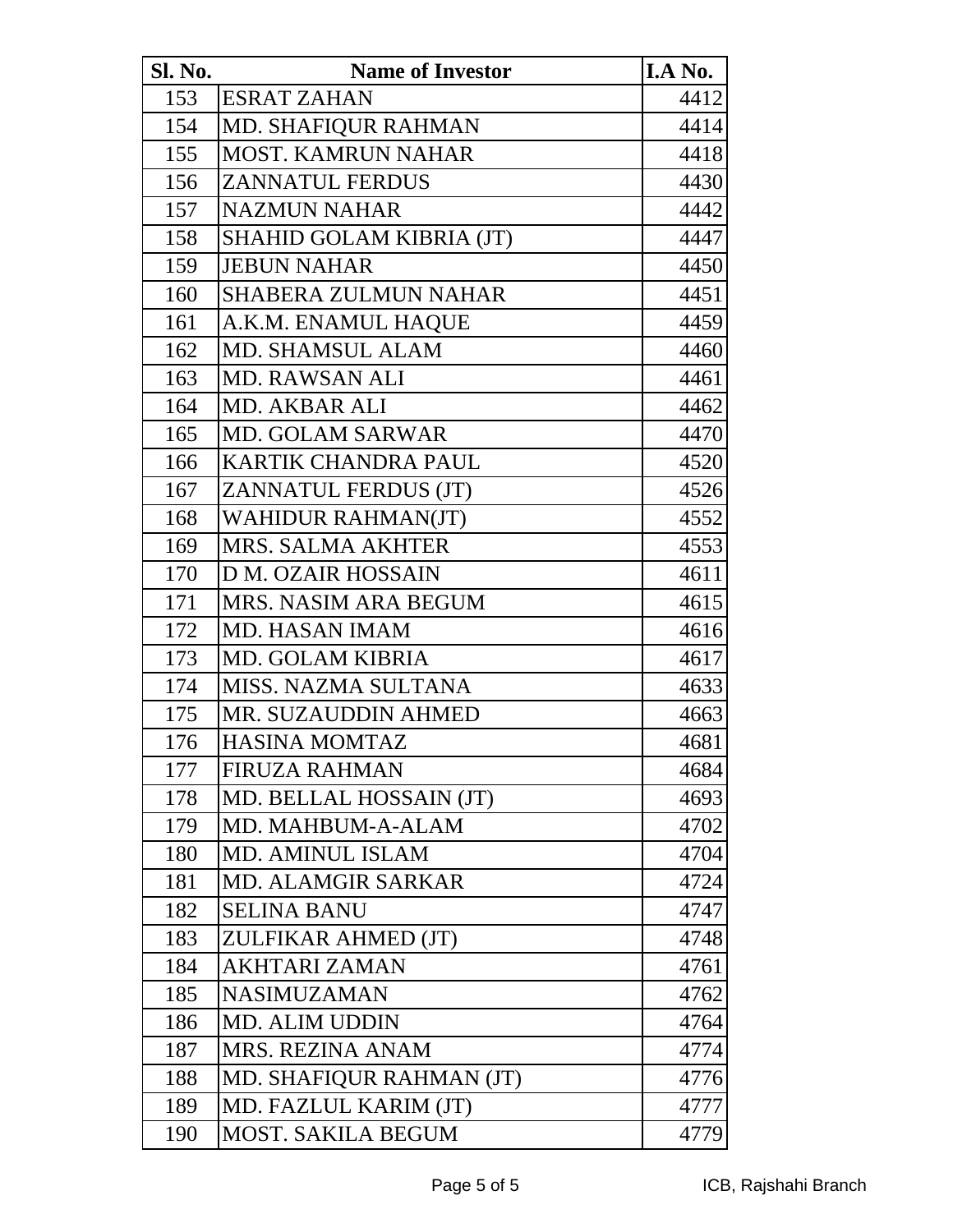| <b>Sl. No.</b> | <b>Name of Investor</b>        | I.A No. |
|----------------|--------------------------------|---------|
| 191            | <b>MD. ABDUR ROUF</b>          | 4794    |
| 192            | MD. ABDUR ROUF (JT)            | 4796    |
| 193            | <b>UMME SALMA ANNA</b>         | 4798    |
| 194            | MD. FAZLUL HAQUE (JT)          | 4808    |
| 195            | DR. MOSTAFA ATAUR RAHMAN       | 4834    |
| 196            | <b>BARNALI RANI SHAH</b>       | 4840    |
| 197            | <b>MOSTAFIZUR</b>              | 4851    |
| 198            | SALEHA (JT)                    | 4856    |
| 199            | <b>MD. OMAR FARUK</b>          | 4860    |
| 200            | MD. SAIDUL                     | 4875    |
| 201            | <b>MD. ABBAS ALI</b>           | 4885    |
| 202            | MD. SAIDUR RAHMAN (JT)         | 4888    |
| 203            | <b>MRS. MAZEDA RAHMAN</b>      | 4898    |
| 204            | <b>MD. MONIRUL ISLAM</b>       | 4899    |
| 205            | <b>MD. SARIFUL ISLAM</b>       | 4900    |
| 206            | <b>MUKUL RANI ROY</b>          | 4993    |
| 207            | DR. AKHEL CHANDRA PAUL (JT)    | 5011    |
| 208            | DR. MD. BADRUL ISLAM (JT)      | 5037    |
| 209            | <b>HENA</b>                    | 5039    |
| 210            | MD. AKTAR NOSSAIN (JT)         | 5040    |
| 211            | RUCKSHANA PARVIN               | 5042    |
| 212            | <b>NAZMUM NAHAR (JT)</b>       | 5043    |
| 213            | <b>KARUNA</b>                  | 5044    |
| 214            | <b>DOLON</b>                   | 5045    |
| 215            | MD. SAZDAR HOSSAIN (JT)        | 5052    |
| 216            | <b>MRS. SULTANA PARUL</b>      | 5068    |
| 217            | <b>MD. BODRUL AMIN</b>         | 5087    |
| 218            | T.I.M. GOLAM MOWLA             | 5097    |
| 219            | <b>BILKIS ARA PARVIN SAMPA</b> | 5100    |
| 220            | <b>MD. ISMAIL HOSSAIN</b>      | 5105    |
| 221            | <b>HOMOYRA BANU</b>            | 5106    |
| 222            | MD. ISMAIL HOSSAIN (JT)        | 5107    |
| 223            | <b>ANZUMAND BANU</b>           | 5109    |
| 224            | A.H.M. NURZZAMAN               | 5114    |
| 225            | PARESH CHANDRA SUTRADHAR       | 5134    |
| 226            | A.K. AZAD                      | 5197    |
| 227            | <b>NIGAR HILALY</b>            | 5198    |
| 228            | A.K. AZAD (JT)                 | 5199    |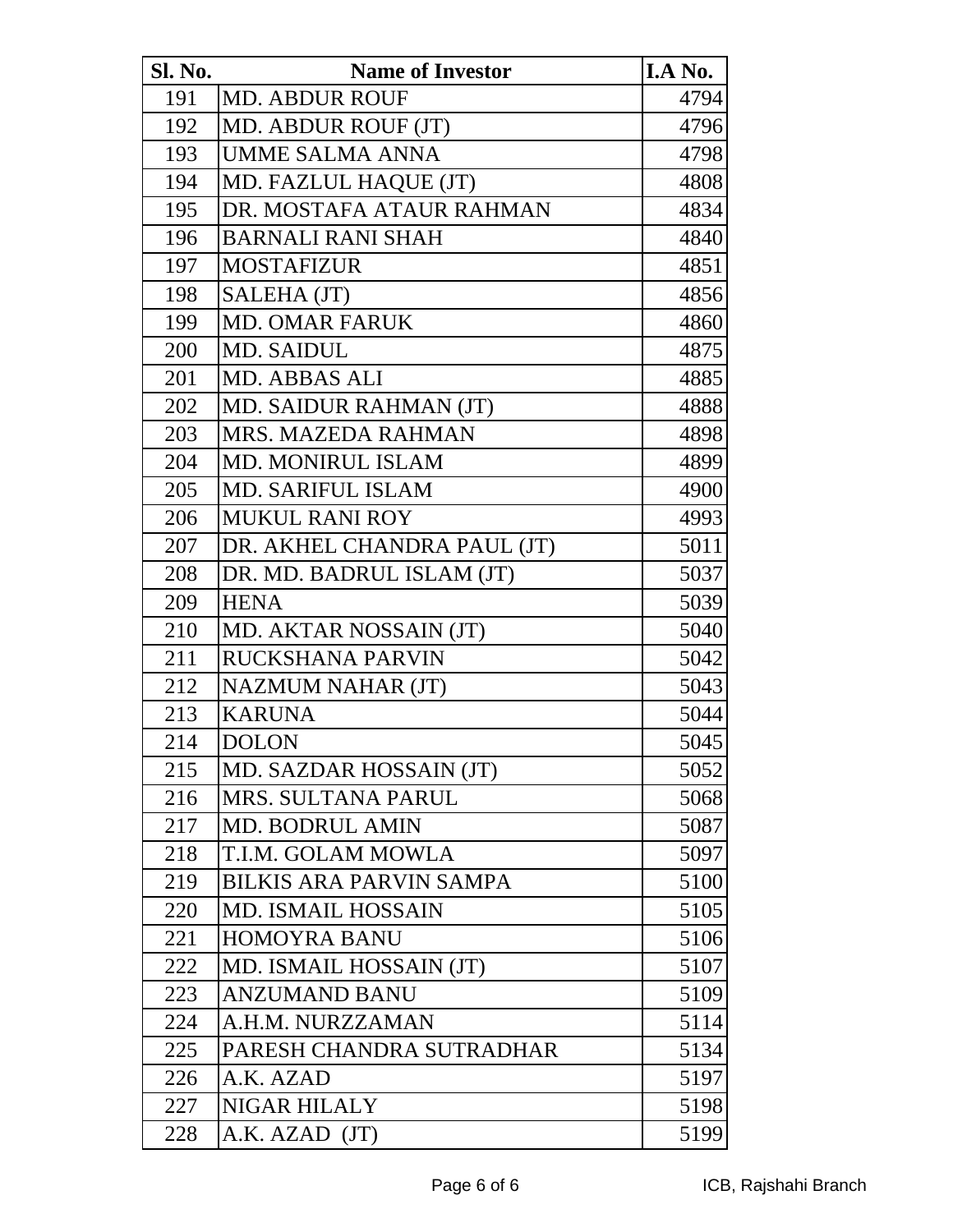| <b>Sl. No.</b> | <b>Name of Investor</b>       | I.A No. |
|----------------|-------------------------------|---------|
| 229            | <b>MASUD</b>                  | 5200    |
| 230            | <b>MD. SULTANUL ISLAM</b>     | 5207    |
| 231            | MD. ANIS-UZ-ZAMAN             | 5209    |
| 232            | DR. MD. MAHBUBAR RAHMAN(JT)   | 5224    |
| 233            | <b>MD. GOLAM MOSTOFA</b>      | 5301    |
| 234            | <b>MD. ABDUS SAMAD</b>        | 5306    |
| 235            | <b>SHAMSAD BEGUM</b>          | 5310    |
| 236            | <b>MD. MOTIUR RAHMAN</b>      | 5337    |
| 237            | <b>MD. ALAUDDIN</b>           | 5343    |
| 238            | <b>MOSTAK AHMED</b>           | 5345    |
| 239            | <b>MD. ASHRAFUL ISLAM</b>     | 5354    |
| 240            | <b>MANZUR AHAMED</b>          | 5359    |
| 241            | <b>MONZU SARKAR</b>           | 5365    |
| 242            | <b>IRA</b>                    | 5380    |
| 243            | <b>MD. ANARUL ISLAM</b>       | 5381    |
| 244            | <b>MD. ASHRAF HOSSAIN</b>     | 5384    |
| 245            | <b>MD. AINUL ISLAM</b>        | 5386    |
| 246            | <b>MD. ABDUL QUDDUS</b>       | 5408    |
| 247            | <b>MANIRA ARZU</b>            | 5410    |
| 248            | <b>SHAMIRA LAYZU</b>          | 5411    |
| 249            | <b>MD. MESBAUL HAQUE</b>      | 5418    |
| 250            | MD. TARIQ MORSHED SIDDIQI     | 5419    |
| 251            | DR. MOTIUR RAHMAN             | 5421    |
| 252            | MRS. ANOWARA RAHMAN           | 5422    |
| 253            | <b>SUBRINA YASMIN BINNI</b>   | 5432    |
| 254            | MD. ENAMUL HAQUE              | 5433    |
| 255            | <b>MOST. MONOWARA BEGUM</b>   | 5447    |
| 256            | MD. TOFAZZAL HAQUE (JT)       | 5448    |
| 257            | <b>ILORA IVE</b>              | 5452    |
| 258            | MD. ENAMUL HAQUE (JT)         | 5454    |
| 259            | <b>AMENA KHATUN</b>           | 5460    |
| 260            | <b>ABDUR ROB ZOARDAR</b>      | 5466    |
| 261            | <b>MD. AKRAM HOSSAIN</b>      | 5467    |
| 262            | <b>MD. BABUL ISLAM</b>        | 5470    |
| 263            | <b>MD. MARUF JAMIL</b>        | 5471    |
| 264            | MD. MUNTASIR MAMUN            | 5472    |
| 265            | <b>MOST. HOSNE ARA KHATUN</b> | 5480    |
| 266            | <b>MD. NAZMUL HAQUE</b>       | 5490    |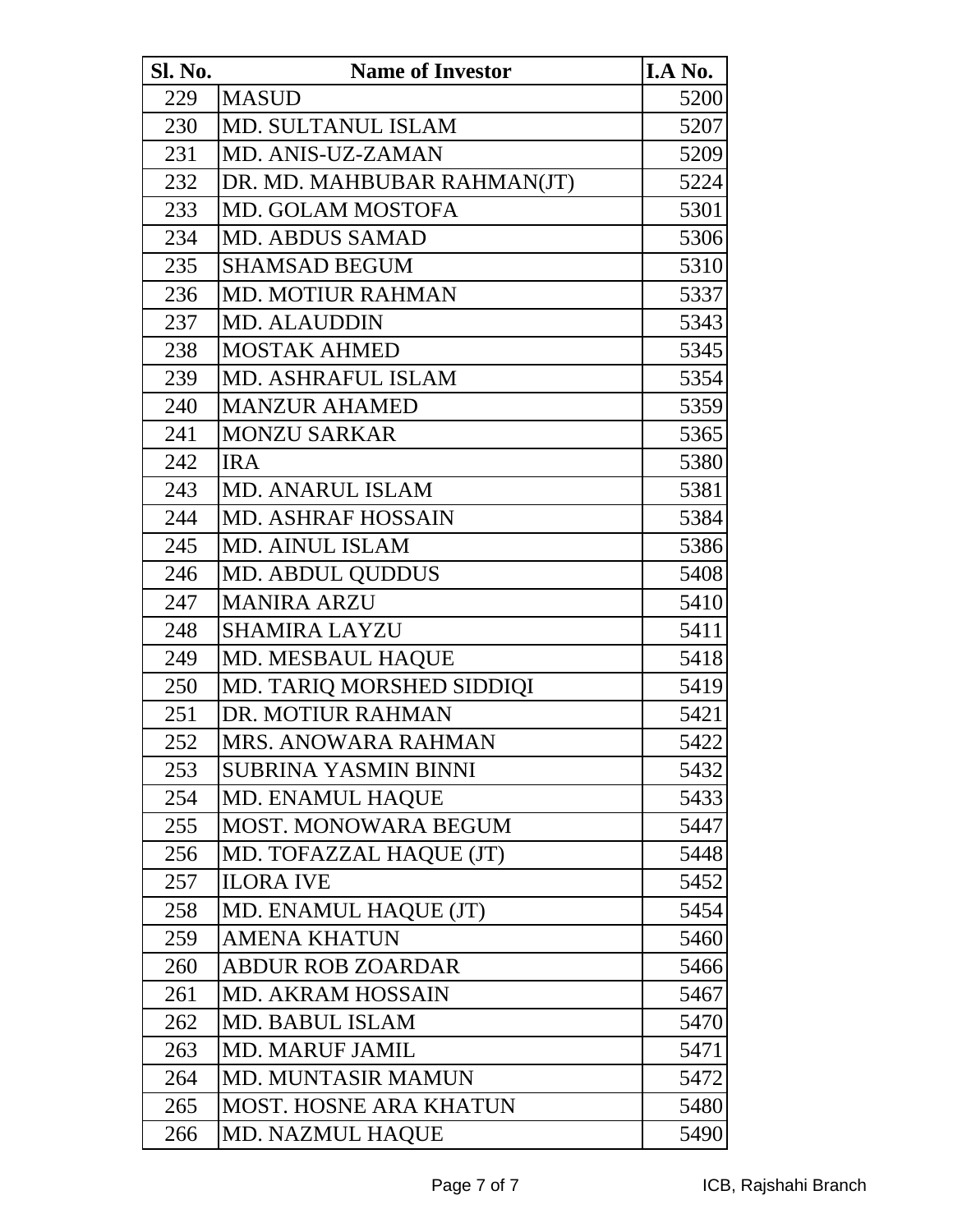| Sl. No. | <b>Name of Investor</b>       | I.A No. |
|---------|-------------------------------|---------|
| 267     | MD. NAZMUL HAQUE (JT)         | 5505    |
| 268     | MD. OMAR FARUK CHOW.          | 5514    |
| 269     | <b>MD. JASHIM UDDIN</b>       | 5526    |
| 270     | <b>MD. OMAR ALI</b>           | 5531    |
| 271     | <b>ABDUL MATIN</b>            | 5537    |
| 272     | <b>MD. ABU BAKAR SIDDIQUE</b> | 5542    |
| 273     | <b>RUTABA KHATUN</b>          | 5544    |
| 274     | <b>MD. ABUL MASUD</b>         | 5546    |
| 275     | <b>ADHIR CHANDRA PAUL</b>     | 5558    |
| 276     | <b>RUNATUN NESSA</b>          | 5559    |
| 277     | <b>MD. MAHBUBUL ALAM</b>      | 5561    |
| 278     | <b>MD. ABDUL LATIF</b>        | 5563    |
| 279     | <b>MSOT. HALIMA BEGUM</b>     | 5564    |
| 280     | <b>HASIBUL HASAN</b>          | 5565    |
| 281     | KAZI MD. AZIMUL HAQUE         | 5570    |
| 282     | <b>NAFIZA FERDOUS</b>         | 5589    |
| 283     | MD. HOSSAIN SHAHID SIDDEQI    | 5602    |
| 284     | <b>KOHINOR BEGUM</b>          | 5613    |
| 285     | <b>SHAHNIN RAHMAN</b>         | 5614    |
| 286     | <b>MD. TAZUL ISLAM</b>        | 5635    |
| 287     | <b>MD. ALAMGIR HOSSAIN</b>    | 5636    |
| 288     | MD. SHARIFUL ISLAM (JT)       | 5651    |
| 289     | MD. AZMOL HAQUE               | 5671    |
| 290     | <b>MD. GOLAM KABIR</b>        | 5680    |
| 291     | <b>MD. NAZRUL ISLAM</b>       | 5687    |
| 292     | <b>SULTANA KAYSAR ZAHAN</b>   | 5715    |
| 293     | <b>MD. SHAHZAHAN ALI</b>      | 5716    |
| 294     | MD. ATIQUR RAHMAN KHAN        | 5720    |
| 295     | MD. MONIRUZZAMAN              | 5721    |
| 296     | MD. ALAMGIR HOSSAIN(JT)       | 5722    |
| 297     | <b>MD. ABDUS SHARIF</b>       | 5729    |
| 298     | MD. AKBAR ALI                 | 5730    |
| 299     | MD. MOSHA                     | 5732    |
| 300     | MD. JOYNAL ABEDIN (JT)        | 5742    |
| 301     | RUBAIYAT FERDOUS SHAWON       | 5748    |
| 302     | <b>BADRUL ALI AHMED (JT)</b>  | 5765    |
| 303     | SHAMIMA ALI AHMED             | 5766    |
| 304     | MD. ASADULLAH                 | 5767    |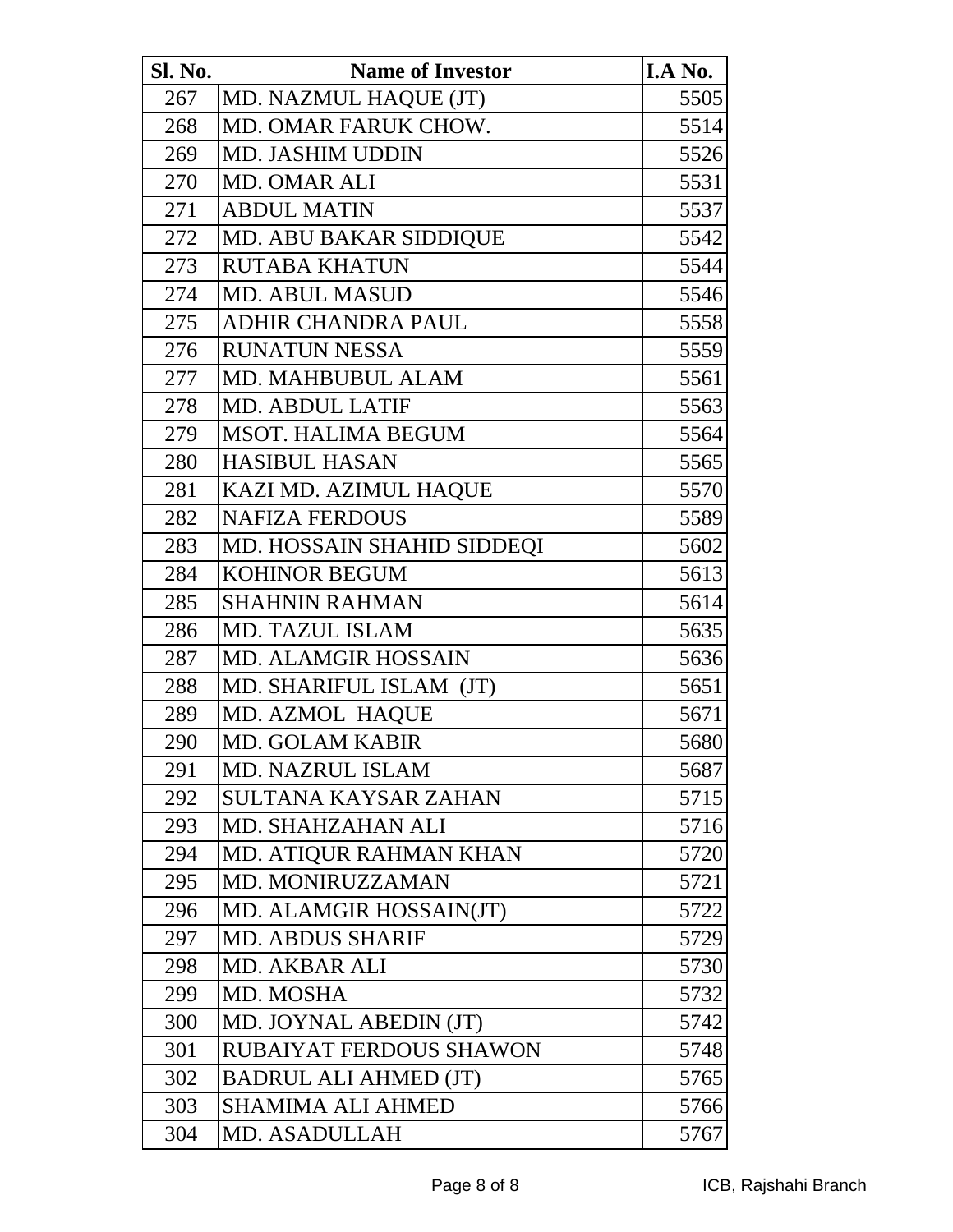| Sl. No. | <b>Name of Investor</b>       | I.A No. |
|---------|-------------------------------|---------|
| 305     | SAYED MD. ZILLUR RAHMAN       | 5782    |
| 306     | <b>MD. SAIFULLAH</b>          | 5790    |
| 307     | <b>SURAJIT KUMER DATTA</b>    | 5800    |
| 308     | <b>MD. MAMUN UR RAHMAN</b>    | 5801    |
| 309     | A.B.M. MOKSUDUL HAQUE         | 5831    |
| 310     | <b>FARZANA HAQUE</b>          | 5832    |
| 311     | <b>MD. SAUD RAHMAN</b>        | 5841    |
| 312     | <b>MD. SHAHIN REZA</b>        | 5855    |
| 313     | <b>MD. NAZRUL ISLAM</b>       | 5866    |
| 314     | MD. SARWAR ZAHAN (JT)         | 5873    |
| 315     | MD. RASHED ZAMAN CHOW.        | 5883    |
| 316     | MD. NIAMOL HAQUE              | 5887    |
| 317     | <b>MRS. ALEA BEGUM</b>        | 5890    |
| 318     | <b>ALIMA KHATUN</b>           | 5891    |
| 319     | MD. HAMIDUL HAQUE SARKAR      | 5931    |
| 320     | MD. HAMIDUL HAQUE SARKAR (JT) | 5932    |
| 321     | <b>SADIA ISLAM</b>            | 5986    |
| 322     | <b>S.M. SHAHZAMAN</b>         | 5996    |
| 323     | <b>MD. MOSHIUR RAHMAN</b>     | 6005    |
| 324     | <b>MOST. HASNAYN SULTANA</b>  | 6006    |
| 325     | KAZI MD. AMINUL HAQUE         | 6026    |
| 326     | <b>MOST. NAZMA KHATUN</b>     | 6041    |
| 327     | A.K. KAMRUZZAMAN              | 6059    |
| 328     | AHMED JAYNUDDIN SANI          | 6069    |
| 329     | <b>AYSA KHATUN</b>            | 6078    |
| 330     | MD. MOTIUR RAHMAN (JT)        | 6080    |
| 331     | RASHEL (JT)                   | 6081    |
| 332     | <b>UMME HABIBA</b>            | 6082    |
| 333     | MD. FIROJUR RAHMAN (BAPPI)    | 6123    |
| 334     | <b>KOUSHIK MOZUMDAR</b>       | 6142    |
| 335     | A.K.M. NAYMUL ISLAM           | 6145    |
| 336     | DR. A.B.M. MONSUR RAHMAN      | 6210    |
| 337     | <b>MD. GIAS UDDIN SHEIKH</b>  | 6214    |
| 338     | MRS. ZINNATUN NESSA (JT)      | 6235    |
| 339     | <b>MUSTAQUE AHMED (JT)</b>    | 6237    |
| 340     | <b>KHA NASRIN AKTER</b>       | 6252    |
| 341     | <b>MD. MONJUR KADIR</b>       | 6253    |
| 342     | DR. MD. MOFAKHARUL ISLAM      | 6267    |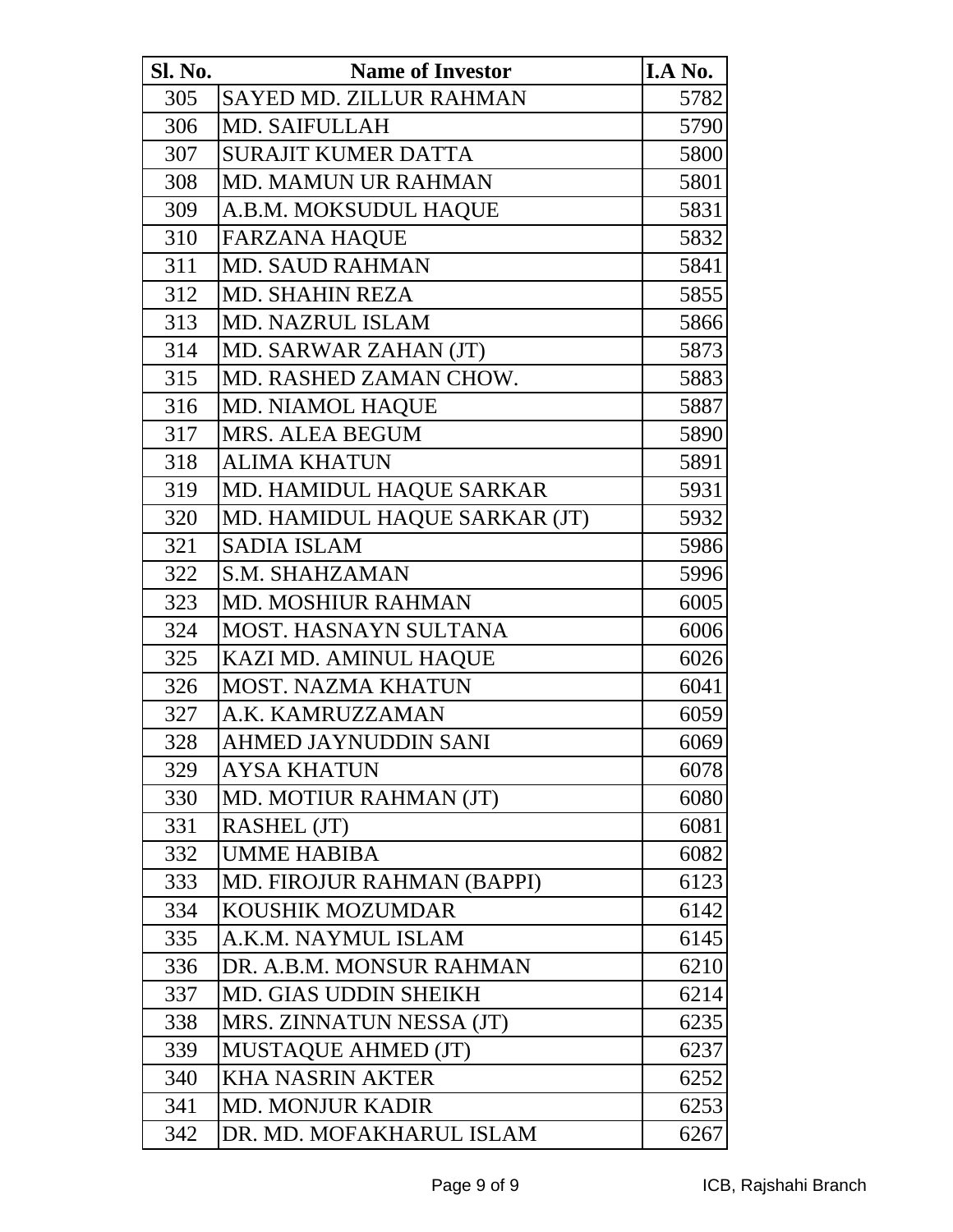| <b>Sl. No.</b> | <b>Name of Investor</b>      | I.A No. |
|----------------|------------------------------|---------|
| 343            | <b>MD. MAMUNUR RASHID</b>    | 6268    |
| 344            | <b>RABEYA AKTER</b>          | 6289    |
| 345            | <b>BENZIR AHMED</b>          | 6297    |
| 346            | <b>MAHMODA PARVIN</b>        | 6298    |
| 347            | <b>BENZIR AHMED (JT)</b>     | 6299    |
| 348            | DR. MD. ROBIUL ISLAM KHAN    | 6303    |
| 349            | DR.MD.RABIUL ISLAM KHAN (JT) | 6304    |
| 350            | MD. SHAFIQUL ISLAM KHAN      | 6305    |
| 351            | MD. ABDUL JALIL MONDAL       | 6306    |
| 352            | <b>MD. EKRAMUL HUQ</b>       | 6323    |
| 353            | <b>MD. MAMONUR RASHID</b>    | 6380    |
| 354            | <b>DM. RAFIQUL ISLAM</b>     | 6388    |
| 355            | SARKAR MD. HASIBUL ALAM      | 6406    |
| 356            | <b>NURZAHAN SARKAR</b>       | 6407    |
| 357            | <b>MD. ARIFUL HASAN</b>      | 6440    |
| 358            | <b>MD. MAHBUBUL ALAM</b>     | 6443    |
| 359            | <b>MD. TARIK RASHED</b>      | 6450    |
| 360            | MOHAMMAD ALI (JT)            | 6478    |
| 361            | <b>MD. MOINUL HAQUE</b>      | 6484    |
| 362            | MD. ABDUL MANNAN SARKAR (JT) | 6509    |
| 363            | MD. TARIQUL ISLAM            | 6511    |
| 364            | SHITANGSHU SHEKHOR BISWAS    | 6523    |
| 365            | <b>MD. NOBIBUR RAHMAN</b>    | 6530    |
| 366            | MD. MAHBUB ALI               | 6591    |
| 367            | <b>SUBASH CHANDRA SARKAR</b> | 6614    |
| 368            | SHAH MD. GIAS UDDIN          | 6619    |
| 369            | <b>SHARMIN ARA MILKI</b>     | 6640    |
| 370            | <b>HELENA HAQ</b>            | 6691    |
| 371            | MD. EKRAM UL HAQUE (JT)      | 6692    |
| 372            | <b>INTEKHAB ALAM (JT)</b>    | 6697    |
| 373            | <b>FARHANA AKHTAR</b>        | 6703    |
| 374            | <b>MD. RABIUL ALAM</b>       | 6723    |
| 375            | <b>MD. ABDULLAH AL MAMON</b> | 6725    |
| 376            | <b>MD. AKHLAQUR RAHMAN</b>   | 6743    |
| 377            | MOH. ASHFAQUR RAHMAN         | 6744    |
| 378            | <b>MD. TAREQ UDDIN MIA</b>   | 6747    |
| 379            | <b>ABU BAKOR SIDDIQ</b>      | 6754    |
| 380            | <b>MD. RAFIQUL ISLAM</b>     | 6777    |